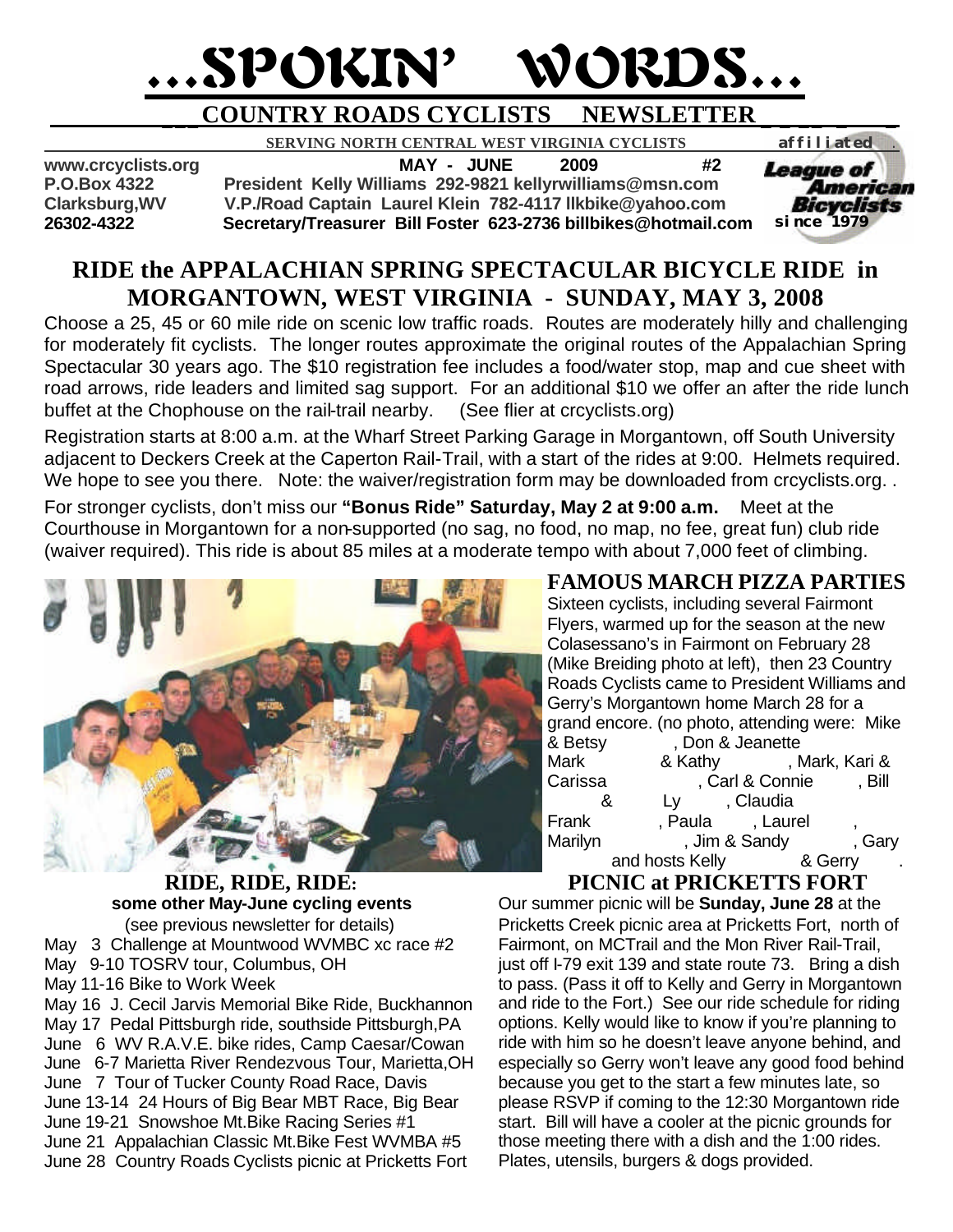

COUNTRY ROADS CYCLISTS NEWSLETTER Flickr photos with permission by Jason Scott Means **Page 2** 



Country Roads Cyclist Recumbent Nick on Capitol grounds Group photo at the Charleston Civic Center after Satirday workshops

## **THE WEST VIRGINIA CYCLING SYMPOSIUM**

Organized by the League of American Bicyclists, the Alliance for Biking and Walking and an ad hoc steering committee of cycling advocates, the West Virginia Cycling Symposium drew about 70 cyclists and friends to Charleston for a two day program in mid-April. At a buffet dinner Friday evening at the Governor's Mansion, speakers included Paul A. Mattox, Jr., Secretary of the West Virginia Department of Transportation and Commissioner of the Division of Highways and Andy Clarke, Executive Director of the League of American Bicyclists.





Saturday sessions at the Civic Center included presentations by Jeff Miller, Executive Director of the Alliance for Biking and Walking (nee Thunderhead Alliance), Frank Maguire, IMBA Regional Leadership Council Director and J. R. Petsko, Executive Director, WVMBA, and in breakout sessions, Country Roads Cyclists Nick Hein (Positive Spin in Morgantown), LAB LCI discussing

the League's Traffic Skills 101 program (formerly Road 1).and Kathleen Panek (Gillum House B&B in Shinnston) discussing the economic impact of bicycling tourism, along with several others. In the afternoon, the gathered cyclists rode from the Civic Center to the Capitol for a photo op (Nick rode his recumbent on the Sunday, April 19 *Charleston Gazette - Mail* front page.) and on across the Kanawha River into Kanawha City. Eight Country Roads Cyclists attended the Symposium, including Ly

, Carl & Connie Frank Frank Hein, Nick Hein, Laurel and Kathleen

**Our Road Captain's notes from the Symposium** Quite a few topics were addressed in a short period of time. I recall several bits of advice that would be of use for anyone attempting to change the cycling environment. Most of these are from talks by Andy Clarke of the League of American Bicyclists:

- 1. Decide on the specific thing that you want to change.
- 2. Find out who or what entity has jurisdiction over this. Is it the governor, the department of highways, the state legislature, a mayor or city council?
- 3. Do you know anyone who may have some influence with the person or agency you need to address? If so enlist their help.
- 4 If it is a road construction issue that you are concerned about; speak up at the planning stage. Don't wait for the project to be completed and then try to get it changed.
- 5. Approach public officials with courtesy and a positive

 attitude. This will get you further than complaints and criticism.

- 6. Avoid wearing bike shorts and jerseys to meet with public officials or attend public hearings. This makes you look odd to them and puts people off.
- 7. Cycling is a mode of transportation, not just our Sunday afternoon recreation. For some people in the community it may be the only mode of transportation they have other than walking. Emphasize this aspect of cycling and its positive benefits on public health and the environment.
- 8. Do not give up or go away. Many projects require repeated efforts. It can take 3 or 4 attempts to get a bill passed in the West Virginia legislature

As much as we love our rides out into the pretty countryside, I believe we should take some time to ride through our downtowns and shopping areas to see how these area can be made more bike friendly. **Laurel**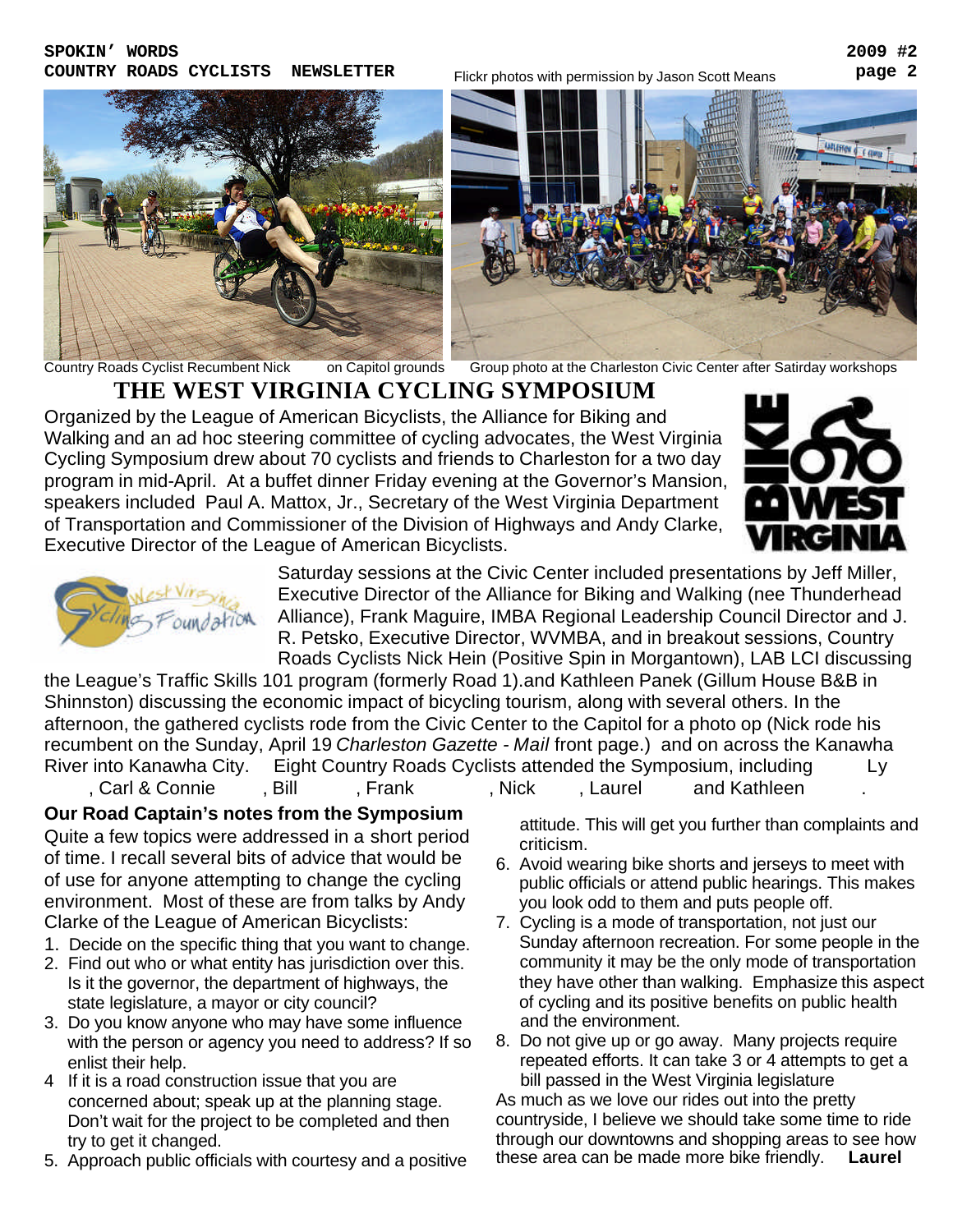## **The 2ndA nnual J. Cecil Jarvis Memorial Bike Ride Saturday, May 16, 2009**

J. Cecil Jarvis was a busy man, a lawyer with a major Clarksburg, West Virginia law firm, publisher of the *Clarksburg Exponent –Telegram* newspaper and a family man with wife, two daughters and a son. Still, he became enthusiastic for more than just foot races after running the Clarksburg 10 K, and he made time for training and racing in triathlons, too. His competitive spirit drove him to excel in the running, swimming and biking as well, and so it was he joined Country Roads Cyclists.

We were all shocked and dismayed when we heard the tragic news, that on May 22, 2007, while on a training ride with friends in Lewis County, J. Cecil Jarvis crashed and died following an incident of harassment involving three boys. Most of these friends were also Country Roads Cyclists, and they and Country Roads Cyclists determined to honor Cecil's memory with a special event, the J. Cecil Jarvis Memorial Bike Ride, this year on Saturday, May 16,



starting in Buckhannon, W.Va. at 11:00 a.m. from North Buckhannon Riverfront Park. Gene Wells, Fat Tire Cycles owner, event organizer and CRC member says, "This will be a thirty mile group ride generally following the route Cecil rode that fateful day. This is not a race, but there are some tough climbs." Note: this will be a group ride to the top of the last hill of Cecil's ride, where we'll regroup for a one mile ride of silence past the crash site, after which we return to Buckhannon on US 33.

From the north or west on US 33, pass the WV 20 exit to the next exit east for Morton Street. Go south a few blocks on Fifth Street to park at North Buckhannon Riverfront Park. This is Strawberry Festival time in Buckhannon, so allow extra minutes for traffic near town, wear your helmet and BE CAREFUL.

#### **The Mountain Roads Racing Club**

is a nonprofit organization whose mission is to promote cycling related activities locally and regionally. We also have some national and international activities. The club is officially listed with USA cycling and is sponsored primarily by WVU HealthCare, a combination of University Health Associates and West Virginia University. Co-sponsors of the WVU HealthCare cycling team include Morgantown ENT clinic, Hibachi Japanese Restaurant, Bubble @ Sikaku, ChamRakh Sports, Iowna Software Co., and Rudy Project. Pactimo is our clothing company. The team and its sponsors promote the goals of the club in terms of racing. The team and club are also dedicated to promoting health care, especially as it relates to cancer education. We are particularly interested in educating West Virginians and people in surrounding areas about cancer clinical trials and cancer prevention and early detection programs. We are interested in smoking cessation and assisting with activities that assist patients with cancer.

Currently, our roster has 13 riders.

Our core road team includes:

Category 2 riders: Adam Anderson and Jeff Guy. Category 3 riders: Jay Downs, Ted McPherson,

 Chris Rassekh, Aaron Timperman and Bill Hauber. Women's team (new for this season):

 Meghan Durst, Mandy Anderson, Stephanie Swan and Laura Montero.

We also have riders who focus mainly on MTB racing

but who will enter road races this season also: Dave Hubbard and Kerry Barnhart.

 We focus on races and other major cycling events in WV and surrounding states . We also have a presence in the Midwest (Iowa and Illinois mostly). However, we participate in events all over the country from New York to California. Several of our riders will be heading for National Championships. We also do have some international events scheduled. Chris Rassekh will be doing the Etape du Tour for the third time this July.

Last season, we had quite a few successes with wins and high placingsfrom many of our riders. We also promoted events such as the Comfort Fest which raised funds for cancer patients who need assistance with uncovered expenses. (submitted by Chris Rassekh)

#### **MEMBERSHIP DUES REMINDER**

We currently have 104 paid members, including 37 from Harrison Co. and 35 from Monongalia Co. **Welcome new members** including Lara (Independence) and John & Kathleen (Shinnston) **and returning members** (pre-2008) Paul & Laurie (Clarksburg), Randy & Pam  $(Morqantown),$  Ly  $(Clarksurg),$ Jenny (Fairmont), Dennis (Waynesburg,PA), Del (Morgantown), and<br>Robin & Phil (Fairmont). Paid members (Fairmont). Paid members **receive a membership list with this newsletter.**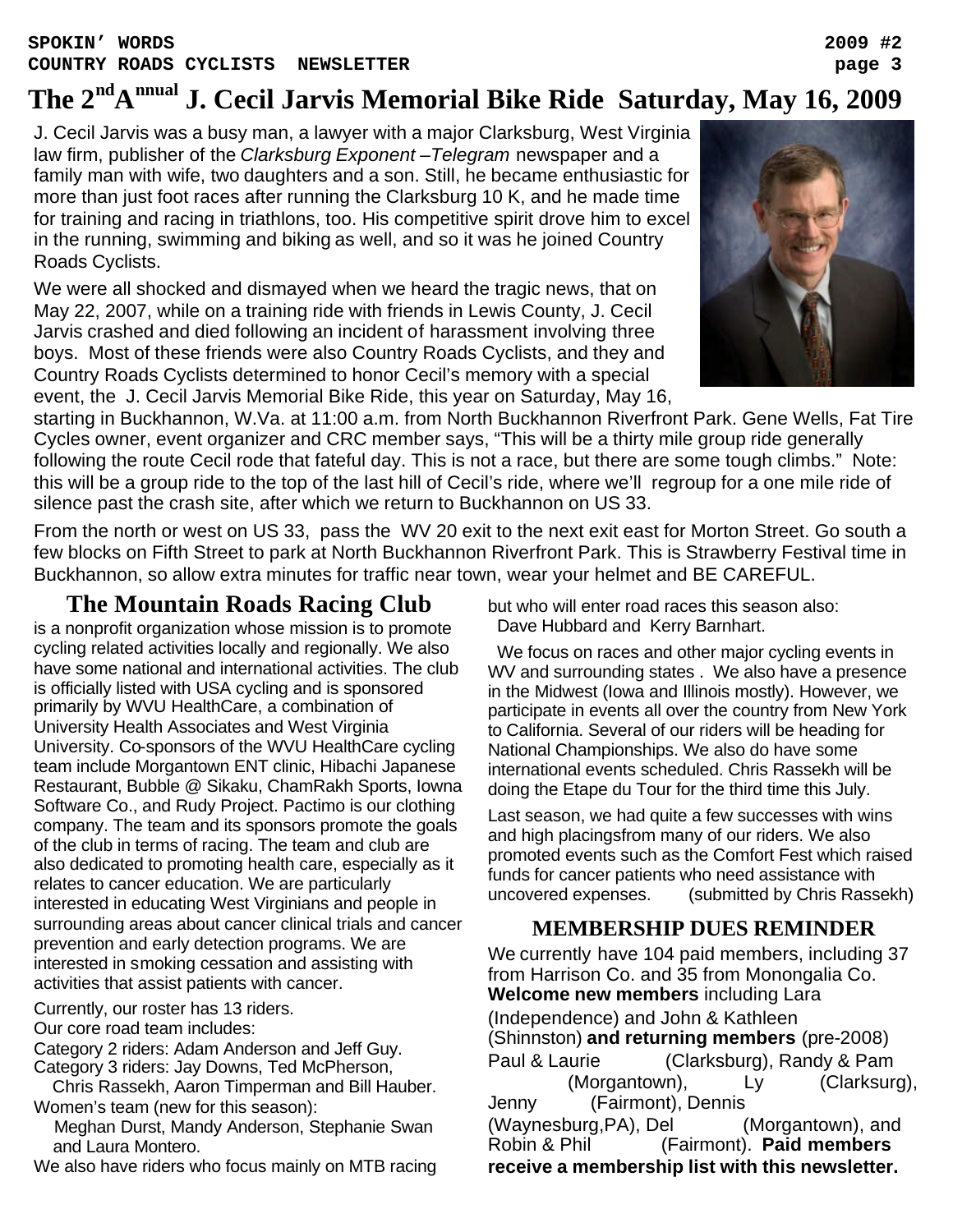## **SPOKIN' WORDS 2009 #2 COUNTRY ROADS CYCLISTS NEWSLETTER page 4**  $1$ Tde 2009 *3 Guys, 1 Bike, 100 Days, 13,000 miles, 65 cities*

## *A Mission to Fight World Hunger* **Check us out at tourderevs.org . We're Revvin' Up!**

From May 13 through August 20, 2009, three Lutheran pastors from the WV-WMD synod will put foot to pedal and seat to saddle and travel over 13,000 miles to raise awareness (and donations) to help eliminate world hunger. Starting in Chicago, they will be making stops in each of 65 cities, including Pittsburgh on May 18 and **Clarksburg on May 19**. While much of the trip will by sag van, they hope to ride six days a week and take time to meet with local congregations and ride with cyclists, while stopping to preach on Sundays.

**Pastor Fred Soltow** from Shepherdstown, W.Va. (who won the first Lake Floyd Triathlon in 1983, an event our Club sponsored for several years in the '80s), and **Rev. David Twedt**, who was a Lutheran Pastor in Wheeling, (now in Wardensville, W.Va.) are good friends and did some biking together. In the fall of 2001 they rode around West Virginia to all the Synods in the Evangelical Lutheran Church in America and raised \$13,000 for bicycles for pastors in Madagascar. Another Pastor friend of Soltow's is **Rev. Ron Schlak** of Charleston, WV. The two have worked together for many years. A



few years ago Ron started bike riding for his health. In 2007, all three were eating lunch at the Blue Moon Café in Shepherdstown. Of course, the conversation turned to the dream of an extensive bike ride for World Hunger. Twedt suggested they all ride on one bike—a concept unknown to the other two. The very next day call it "divine intervention" if you will, Soltow's son-in-law, Tony, called from California where he was attending a custom bike trade show. He said, "Dad, I've found the perfect bike for you. It's made of bamboo." The next day, Soltow called the bike builder, Craig Calfee, and asked him if he could build a bike for three. His reply, "We can do that."

The bike is impressive. The bamboo used for the frame is 2½" in diameter and, according to Soltow, "stronger than steel, but much lighter in weight." The "triplet" weighs 52 pounds and is the only one in the world. Soltow will ride in front and control the steering, shifting and brakes--front and rear disc brakes. He says it's quite tricky as it doesn't respond as quickly as a normal bike and the turning radius is larger than some small cars. There are 30 speeds, and it seems to take an eternity for each shift because of the extra long cables from front to back. They average 20 to 25 mph on the flat. He says it "rides really well."



In Clarksburg, the group will make a school presentation, and St. Marks Lutheran Church has planned a welcoming party starting at 5:00 p.m. followed by light picnic style supper, entertainment and another presentation by the three revs. The church is on US 19 south past Veterans Memorial Park (where we often start local rides) at the intersection of Davisson Run near United Hospital Center. **Country Roads Cyclists and friends are invited to attend.** There may be an opportunity to ride a bit with the three revs (about town or possibly from Fairmont I-79 exit 132 Wal-Mart). If interested, call or e-mail Bill Foster to be on the list.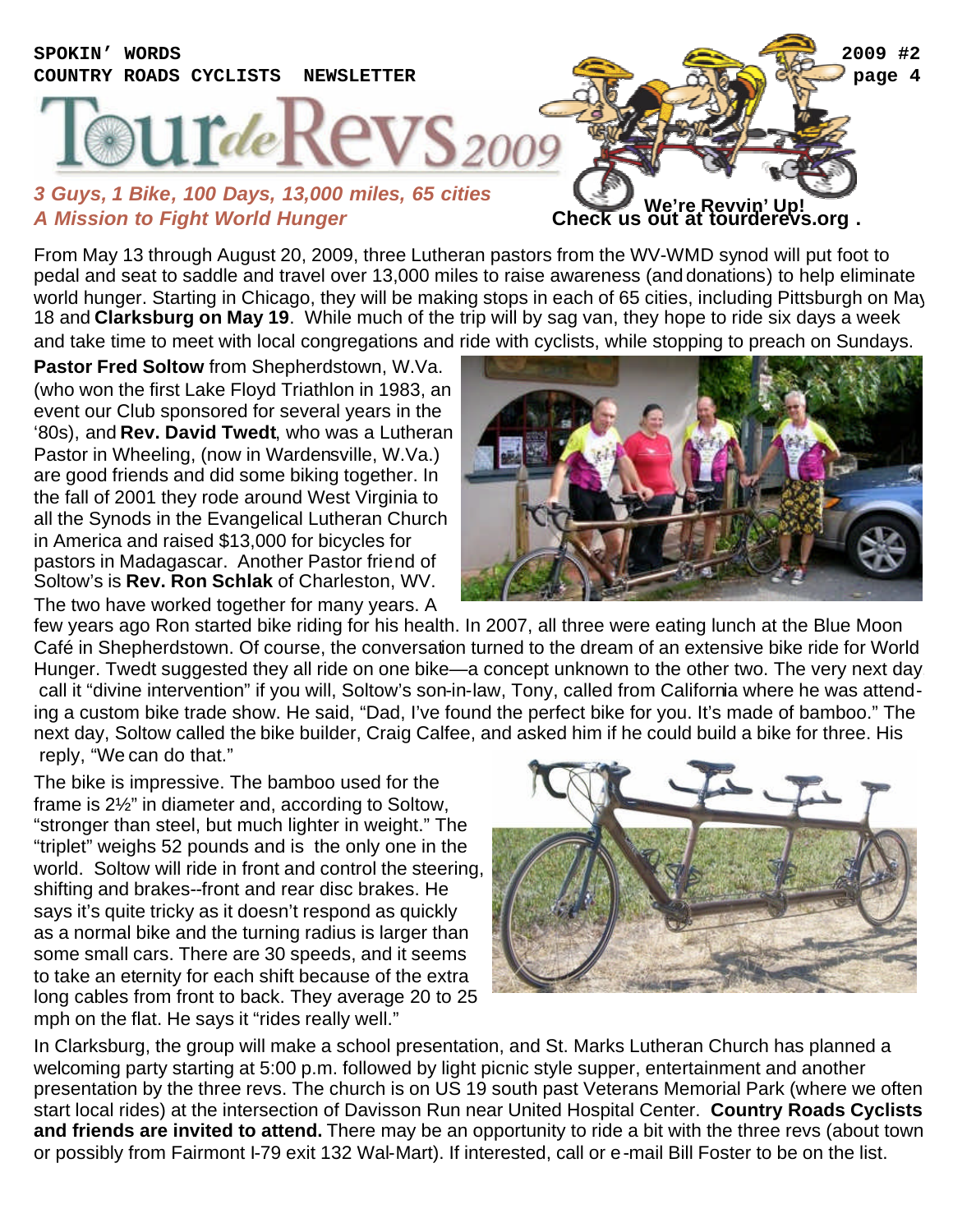#### **PETSKO TEAM A WINNER IN MORGANTOWN ROAD RACE**

Well Known mountain biker Jeremiah Bishop came from the East with friends to capture the top places among racing road cyclists at the new Morgantown road race Saturday, April 11 when the weather cleared and an unexpectedly large crowd of registrants were signed in at Mason-Dixon Park. Local stars Adam Anderson and Gunnar "Shrogen" (iplayoutside spelling -We would know better, were he still a member) came in tied at seventh/sixth in the cat 1/2/3 men's race with identical times of 2:12:35, 3:25 minutes behind Bishop while CRC's Morgan Miller finished in the last group in that 37 rider field (Hey, he just became18 last fall), still within 18 minutes of Bishop. Country Road Cyclists competing in the master men's category included Kyle McCammon, 11<sup>th</sup> at 2:33:25 (7:47 back of the master's winner), Don Dickerson,15<sup>th</sup> at 2:35:09, and Michael Loughney,24<sup>th</sup> at 2:58:24 among 28 starting masters riders.

J. R. Petsko, local cyclist/photog/exec.director West Virginia Mountain Bike Association organized the event and CRC member Ryan Post served as chief judge. Here are a few of their online observations:

 *"Jeremiah Bishop just called and said it was best road race he has ever done... That was kinda cool.. All over the net lots of happy people from Saturday.. Will do it again next year! 200+ please no!"* J.R. Petsko (MonBikeClub google group)

 Post Race Talk:: "There was this poor promoter who had planned for 60 people. 160 showed up and the poor promoter didn't know what to do. He worked so hard at registration and the line kept getting longer. When it was time to start the race, the line was still quite long. But people were patient. There was confusion between the ref and the promoter at the start because start times were changed due to the bigger fields. But the racers were patient. The course was awesome, and some racers felt they deserved to race on the left side of the yellow line any time they wanted. But the cars were patient.

Some local did doughnuts in a patch of gravel at the bottom of the big descent and put lots of gravel on the road. The promoter did the best he could to get rid of the gravel. I doubt the racers were patient going through that turn, but no one got hurt.

The 1/2/3s, women and masters did like good racers and broke up the field before the finish. The ref liked that and scored them pretty well. The 4/5s wanted to have a 20 person sprint. The ref's camera didn't work because the weather became overcast during this sprint and high speed doesn't like overcast. Results took a little longer than desirable, but the racers were really patient.

One fool did turn the wrong way, despite being yelled at by a course marshal and the rest of his group turning the correct way. He was exciting for about 10 seconds, but that's about it. All and all, the post race talk is rather boring because no one died or even came close to it." Ryan Post (MonBikeClub google group, edited)

 *" With a big block of racing ahead, this weekend my roadie friends Curtis Windsor, Andrew McKeegan and I decided to go to the Morgantown road race... While we drove to the race, it was pouring buckets of rain...(but) we committed to going.... Now I am so glad I stuck it out. The race was awesome!... It was a super course, a lot like the roads in Leige, Belguim.(sic) The feeling of going that fast on a bike through the mountains is just awesome. Next stop, Sea Otter!* " Jeremiah Bishop (blog, Tuesday, April 14, excerpt)

#### **THE MILLS REPORT**

It was another of those accidents where we may never know what happened, no cars and (presumably) no animals, no observers, no clear evidence, no memory.

April 26 was unusually hot for mid-spring, and the nine cyclists were ready to enjoy the downhill breeze on Big Isaac - Melitus hill after stretching out in a long line on the way up in the sun. No one saw when he fell, but the pleasure of our Club ride came to an abrupt stop in the middle of the road, where  $Ray$  lay with a concussion, many abrasions and a damaged hip. Folks living in the curve above came and helped

and called an ambulance from Salem which took him to the United Hospital Center. He got a new hip/femur ball joint in Mo'town and he is now recuperating at HealthSouth in Fairmont; no cycling or even walking for a while; but as a 1979 charter member of the Harrison County Bicycle Association - Country Roads Cyclists, he has an enduring enthusiasm for and years of experience bicycling and (like Lance?) he'll be back.

Those who attended our Annual Meeting last fall also know Ray for his presentation of the spectacular 2007 touring he and Susan did in the Italian Dolomites.